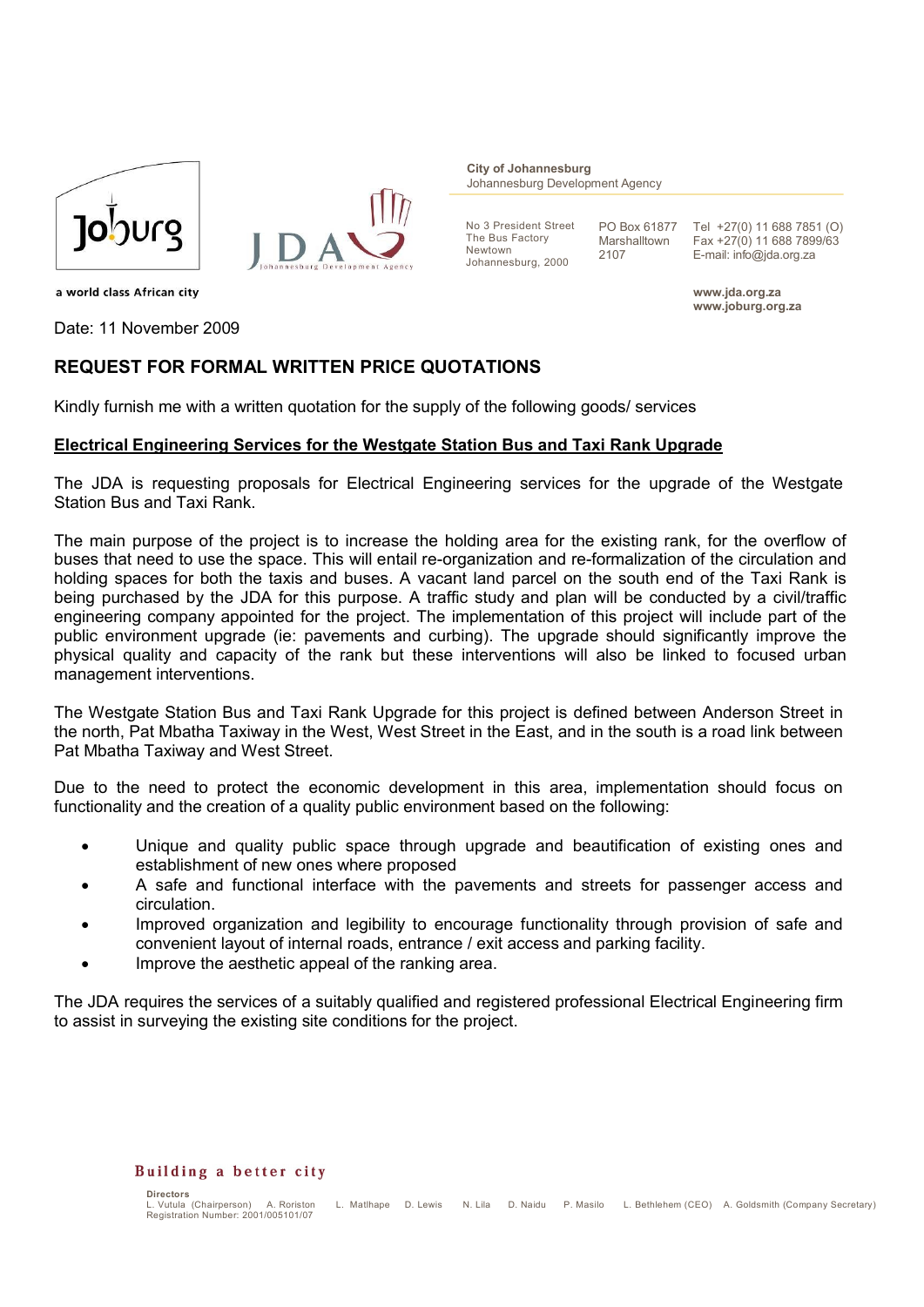The outlined scope of Electrical Engineering services required is as follows:

- 1. Design concept
- 2. Preliminary design stage
- 3. Design and tender stage
- 4. Construction stage
- 5. Project close out

Please note the following:

- As per the City of Johannesburg 2010 policy on public construction work, all construction is to be practically complete on the 30th April 2009. Thus the programme will reflect this unmovable completion date.
- Interested tenderers will be expected to visit the site to familiarise themselves with the existing facilities. Any further queries are to be directed to the responsible JDA representative herein signed below.
- The services of a multi-disciplinary civil/traffic engineering company have been sought through a public tender for the traffic assessment, planning and re-design of the facility.

The quotation must be submitted on the letterhead of your business and delivered - by hand not later than **12h00 on 20th November 2009** – to the JDA's offices, Ground Floor, The Bus Factory, 3 President Street, Newtown, Johannesburg.

# **The contract period is 6 months commencing on 23 November 2009 and ending on 30 June 2010**

The following conditions will apply:

- A valid Tax Clearance Certificate must be submitted
- Price(s) quoted must be valid for at least thirty (30) days from date of your offer.
- Price(s) quoted must be firm and must be inclusive of VAT.
- A firm delivery period must be indicated.
- If the price quoted is above R 30 000 inclusive of VAT), the quotation will be evaluated in terms of the 80/20 preference point system as prescribed in the Preferential Procurement Policy Framework Act (No 5 of 2000). For this purpose the Tax Clearance Certificate, Declaration of Interest and the BEE Forms are enclosed and must be scrutinized, completed and submitted together with your quotation.
- The successful provider will be the one scoring the highest point

NB: No quotations will be considered from persons in the service of the state<sup>1</sup>

Failure to comply with these conditions may invalidate your offer.

Yours faithfully **Yanda Tolobisa Assistant Development Manager** 011 688 7884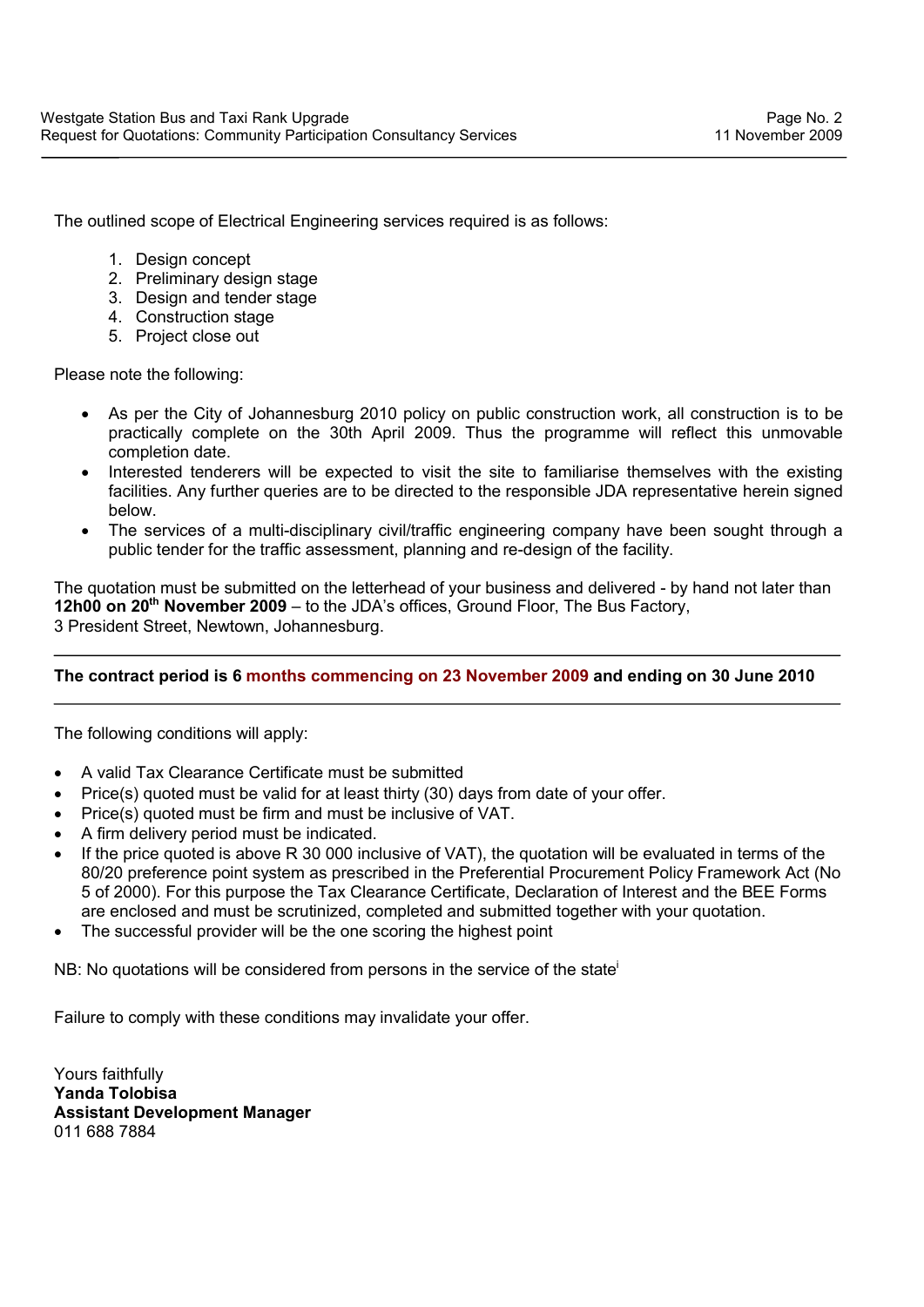## ytolobisa@jda.org.za

- $1$  \* MSCM Regulations: "in the service of the state" means to be –
- (a) a member of –
- (i) any municipal council;
- (ii) any provincial legislature; or

- (iii) the national Assembly or the national Council of provinces;
- (b) a member of the board of directors of any municipal entity;
- (c) an official of any municipality or municipal entity;
- (d) an employee of any national or provincial department, national or provincial public entity or constitutional institution within the meaning of
- the Public Finance Management Act, 1999 (Act No.1 of 1999);
- (e) a member of the accounting authority of any national or provincial public entity; or
- (f) an employee of Parliament or a provincial legislature.

## **PRESENTATION OF QUOTATIONS**

Submissions are to consist of a short (not to exceed 30 pages) and comprehensible report that must provide the JDA with sufficient information to make a sound and fair evaluation of the quotation as well as the experience and capability of the applicant to undertake and manage the project successfully. The report should **use the same item numbers as below** for the required sections of the report. The following information must be clearly spelt out :

- 1. Company Background, lists of **similar** (not all) projects including client name, contact person and telephone number.
- 2. Provide an organogram of the **individuals to be involved on this project** and note their designations. Attach detailed résumé's of **said individuals**. A company profile showing all members CV's is not acceptable.
- 3. Tenderers are to illustrate where the proposed team is currently committed and what percentage of their time is spent on said commitments. The value of each commitment must also be declared as well as a percentage estimate of the time planned to be dedicated to this project.
- 4. Applicants are required to submit detailed quotations based on identifiable deliverables defined in rand terms. Applicants are to submit a cash flow which illustrates the fee proposal linked to deliverables. All disbursements, etc are to be **included** in the quotations. Tenderers are to provide a detailed summary of their proposed services.
- 5. The applicant's SMME status.